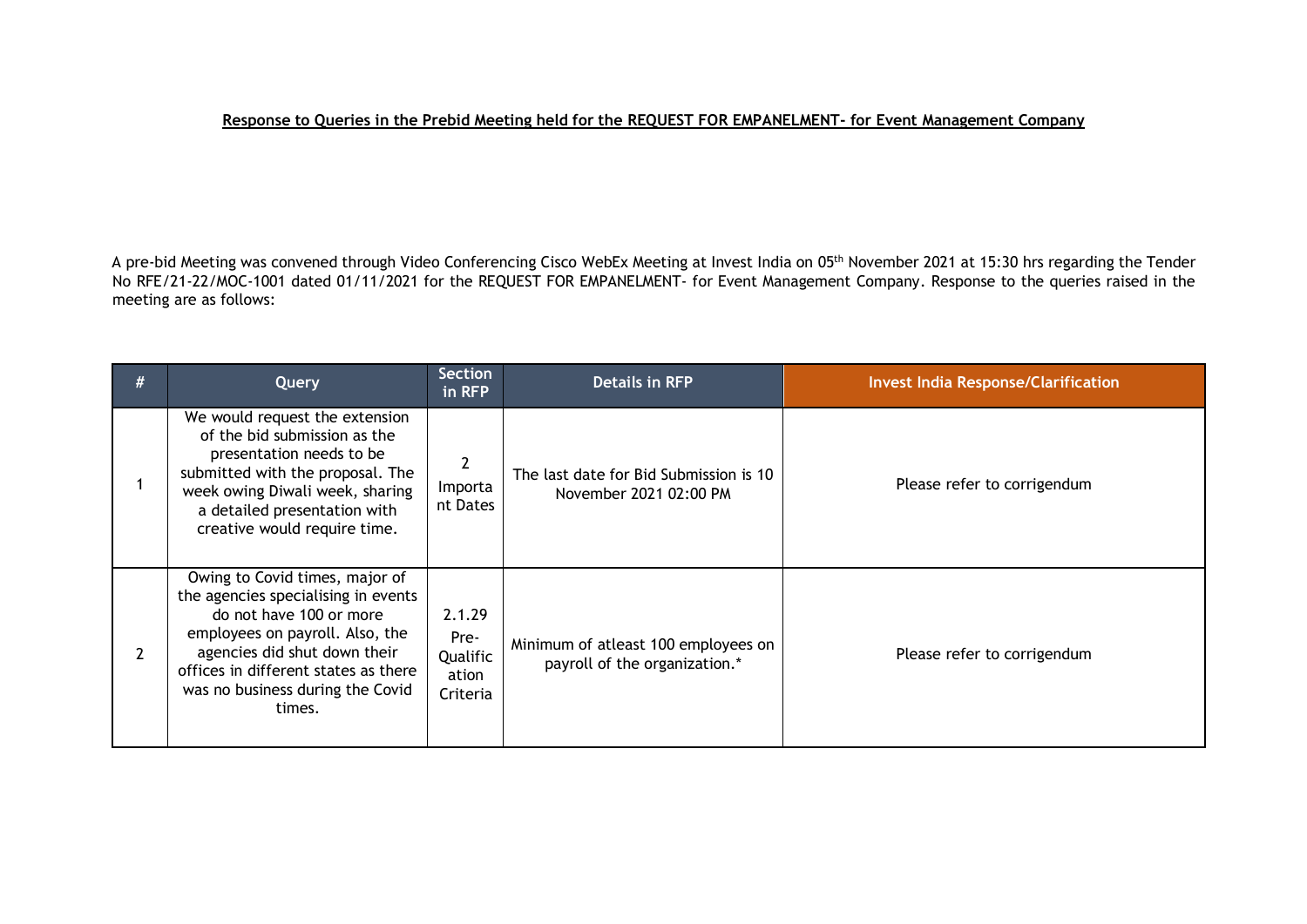| 3 | Marks on years of operation are<br>same as for tier 1 & Tier 2<br>category. Please provide some<br>relaxation to Tier 3 agencies.                                                                                                                                                                                                              | 2.1.43<br>Evaluati<br><b>on</b><br>Criteria | The Agency must have been in<br>operation for a minimum of 05<br>years as on 01 <sup>st</sup> October 2021.<br>05-10 years - 10 Marks<br>11-15 years - 15 Marks<br>16 and above - 20 Marks                      | Please refer to corrigendum                                                                                                                                                                                       |
|---|------------------------------------------------------------------------------------------------------------------------------------------------------------------------------------------------------------------------------------------------------------------------------------------------------------------------------------------------|---------------------------------------------|-----------------------------------------------------------------------------------------------------------------------------------------------------------------------------------------------------------------|-------------------------------------------------------------------------------------------------------------------------------------------------------------------------------------------------------------------|
| 4 | There is discrepancy on marks on<br>minimum value of events. An<br>agency with turnover of 10 Cr can<br>not have five events worth 15 Cr.<br>each (to get 20 marks) OR for that<br>matter even five events worth 5<br>Cr each. 9to get 15 marks). Please<br>reconsider this marking criteria.                                                  | 2.1.43<br>Evaluati<br>on<br>Criteria        | The Agency must have successfully<br>completed atleast 5 events in last 3<br>years each having a minimum value<br>of ₹1 crores.<br>01-04.9 Cr - 10 Marks<br>05-09.9 Cr - 15 Marks<br>15 and above Cr - 20 Marks | Please refer to corrigendum                                                                                                                                                                                       |
| 5 | Event Management services are<br>amongst most affected business<br>because of Global Pandemic of<br>COVID 19 and are operating with<br>minimum overheads. Moreover<br>they get varied kind of projects<br>and hence hire manpower "On<br>Project" basis. Relaxation in<br>marking on no of employees on<br>payroll will be highly appreciated. | 2.1.43<br>Evaluati<br><b>on</b><br>Criteria | The Agency must have a minimum of<br>20 employees on its payroll as on<br>01st October 2021.<br>20-49 employees - 10 Marks<br>50-99 employees - 15 Marks<br>100 and above - 20 Marks                            | As per Section 2.1.43 of the evaluation criteria of the<br>RFE.<br>The minimum number of employees on the permanent<br>roll of the firm is kept as 20 which is required for<br>suitable execution of the project. |
| 6 | Event Management agencies<br>operate on Networking Basis<br>through local associates. Request<br>you to relax marking criteria for<br>Pan India presence through<br>number of offices for Tier 3<br>category.                                                                                                                                  | 2.1.43<br>Evaluati<br>on<br>Criteria        | The Agency must have a Pan India<br>presence in atleast 5 cities.<br>05-09 cities - 5 Marks<br>10 and above cities - 10 Marks                                                                                   | Please refer to corrigendum                                                                                                                                                                                       |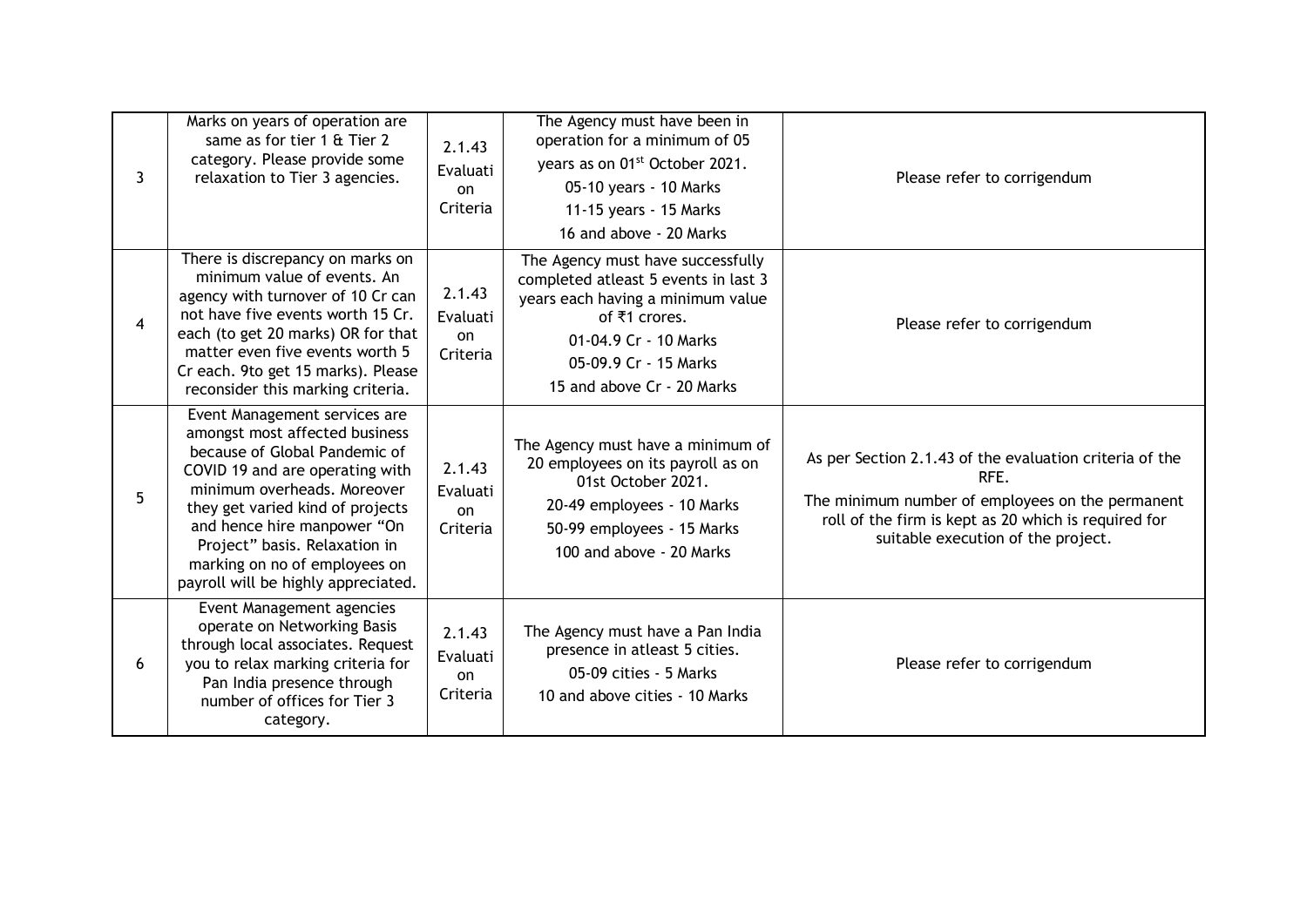| $\overline{7}$ | Please restrict an agency to apply<br>in only one Tier. An agency<br>qualifying for higher tier (on<br>average turnover criteria) should<br>not be allowed to apply for lower<br>tier.                                                                                                                                                 | 2.1.29<br>Pre-<br>Qualific<br>ation<br>Criteria | N/A                                                                                                                                                                                                            | As mentioned in Section 2.1.43 One bidder can apply<br>under only one of the three Tier category's mentioned<br>hereunder                                                                                                                                                                                                                                                           |
|----------------|----------------------------------------------------------------------------------------------------------------------------------------------------------------------------------------------------------------------------------------------------------------------------------------------------------------------------------------|-------------------------------------------------|----------------------------------------------------------------------------------------------------------------------------------------------------------------------------------------------------------------|-------------------------------------------------------------------------------------------------------------------------------------------------------------------------------------------------------------------------------------------------------------------------------------------------------------------------------------------------------------------------------------|
| 8              | The Agency must have successfully<br>completed at least 5 events in the<br>last 3 years each having a<br>minimum value of $\overline{z}2$ crores.<br>As you are asking for physical /<br>virtual / hybrid concept in the<br>presentation.<br>So, we request you to consider for<br>physical / virtual / hybrid events<br>here as well. | 2.1.29<br>Pre-<br>Qualific<br>ation<br>Criteria | The Agency must have successfully<br>completed atleast 5 events in the<br>last 3 years each having a minimum<br>value of ₹2 crores.*                                                                           | As mentioned in Section 2.1.29 The Agency must have<br>successfully completed atleast 5 events in the last 3<br>years each having a minimum value of ₹2 crores.* These<br>events can be physical / virtual / hybrid events. The<br>agency must submit (Completion Certificate/ Work<br>Order/ Purchase Order or CA certified certificate) as a<br>proof of undertaking such events. |
| 9              | Looking at the market place due<br>the pandemic very few companies<br>had done such big scale event in<br>last three years.<br>We would request you to re<br>consider the value of the work.                                                                                                                                           | 2.1.43<br>Evaluati<br>on<br>Criteria            | The Agency must have successfully<br>completed at least 5 events in last 3<br>years each having a minimum value<br>of ₹2 crores.<br>02-4.9 Cr - 10 Marks<br>05-9.9 Cr - 15 Marks<br>10 and above Cr - 20 Marks | Please refer to corrigendum                                                                                                                                                                                                                                                                                                                                                         |
| 10             | What do mean by Pan India<br>presence here?<br>There is always one registered<br>office for a company.<br>Usually the EMA collaborates in<br>different cities. Request to re<br>consider this clause.                                                                                                                                  | 2.1.43<br>Evaluati<br>on<br>Criteria            | The Agency must have a Pan India<br>presence in atleast 5 cities.<br>05-09 cities - 5 Marks<br>10 and above cities - 10 Marks                                                                                  | Please refer to corrigendum                                                                                                                                                                                                                                                                                                                                                         |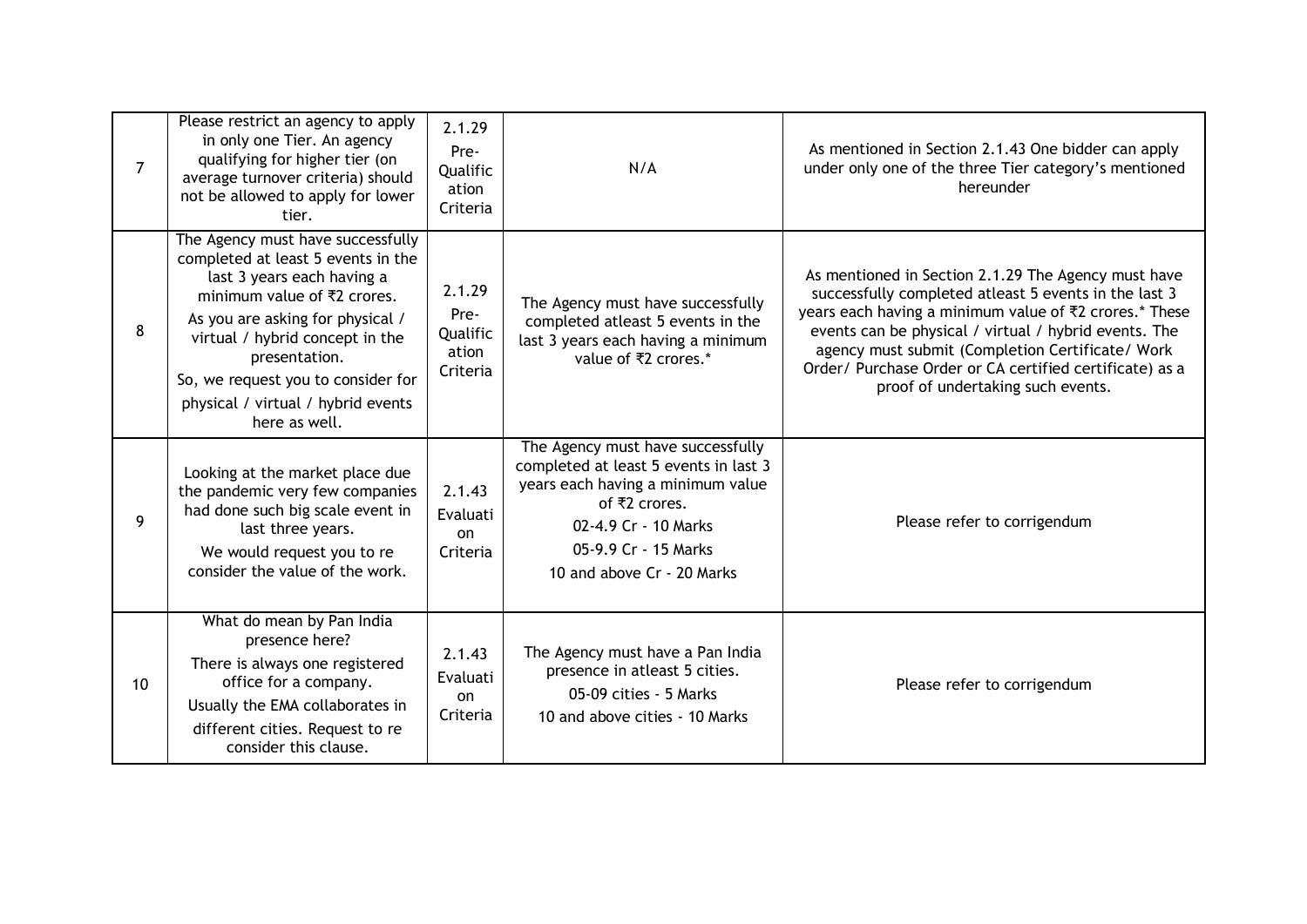| 11 | Need a clarification about the<br>event?<br>What kind of event you are<br>expecting here?<br>"Azadi ka Amrit Mahotsav" is just<br>a theme. Please be specific for<br>the event so that we work on<br>presentation accordingly.<br>Name / details of the event<br>should be very specific. | 2.1.43<br>Evaluati<br>on<br>Criteria            | 2 Presentations (1 Past event of<br>minimum 2 crores and 1 future event<br>on the theme of Azadi ka Amrit<br>Mahotsav of a value of 2 crores)<br>capturing the design of an event<br>start to finish including pre, post<br>event services, hospitality<br>requirements, Guest Relations<br>amongst other.<br>The presentation must be made<br>keeping in mind both physical and<br>virtual event.<br>15 Marks for each presentation.<br>- Understanding of Concept &<br>conceptual clarity<br>- Understanding of TOR<br>- Software and hardware usage<br>- Detailed planning with contingency<br>plans<br>- Ideation and novelty factor | As mentioned in Section 2.1.43 the agency has to prepare<br>a presentation within the budget of 2 crores in line with<br>the theme of Azadi ka Amrit Mahotsay.<br>The Agency may choose to work on any event of their<br>choice. However, the presentation must be made<br>keeping in mind the possibility of having both physical<br>and virtual event. |
|----|-------------------------------------------------------------------------------------------------------------------------------------------------------------------------------------------------------------------------------------------------------------------------------------------|-------------------------------------------------|------------------------------------------------------------------------------------------------------------------------------------------------------------------------------------------------------------------------------------------------------------------------------------------------------------------------------------------------------------------------------------------------------------------------------------------------------------------------------------------------------------------------------------------------------------------------------------------------------------------------------------------|----------------------------------------------------------------------------------------------------------------------------------------------------------------------------------------------------------------------------------------------------------------------------------------------------------------------------------------------------------|
| 12 | Due to Diwali holidays we would<br>request you to extend the<br>submission date.                                                                                                                                                                                                          | $2^{\circ}$<br>Importa<br>nt Dates              | The last date for Bid Submission is 10<br>November 2021 02:00 PM                                                                                                                                                                                                                                                                                                                                                                                                                                                                                                                                                                         | Please refer to corrigendum                                                                                                                                                                                                                                                                                                                              |
| 13 | If an agency is registered with<br>DPIIT as Start-up and they are<br>claiming exemption from<br>eligibility criteria, So how it is<br>going to be applicable on Scoring<br>Segment of all tier.                                                                                           | 2.1.29<br>Pre-<br>Qualific<br>ation<br>Criteria | * [DPIIT Recognized Startups are<br>exempt from these criterion]                                                                                                                                                                                                                                                                                                                                                                                                                                                                                                                                                                         | Please refer to corrigendum                                                                                                                                                                                                                                                                                                                              |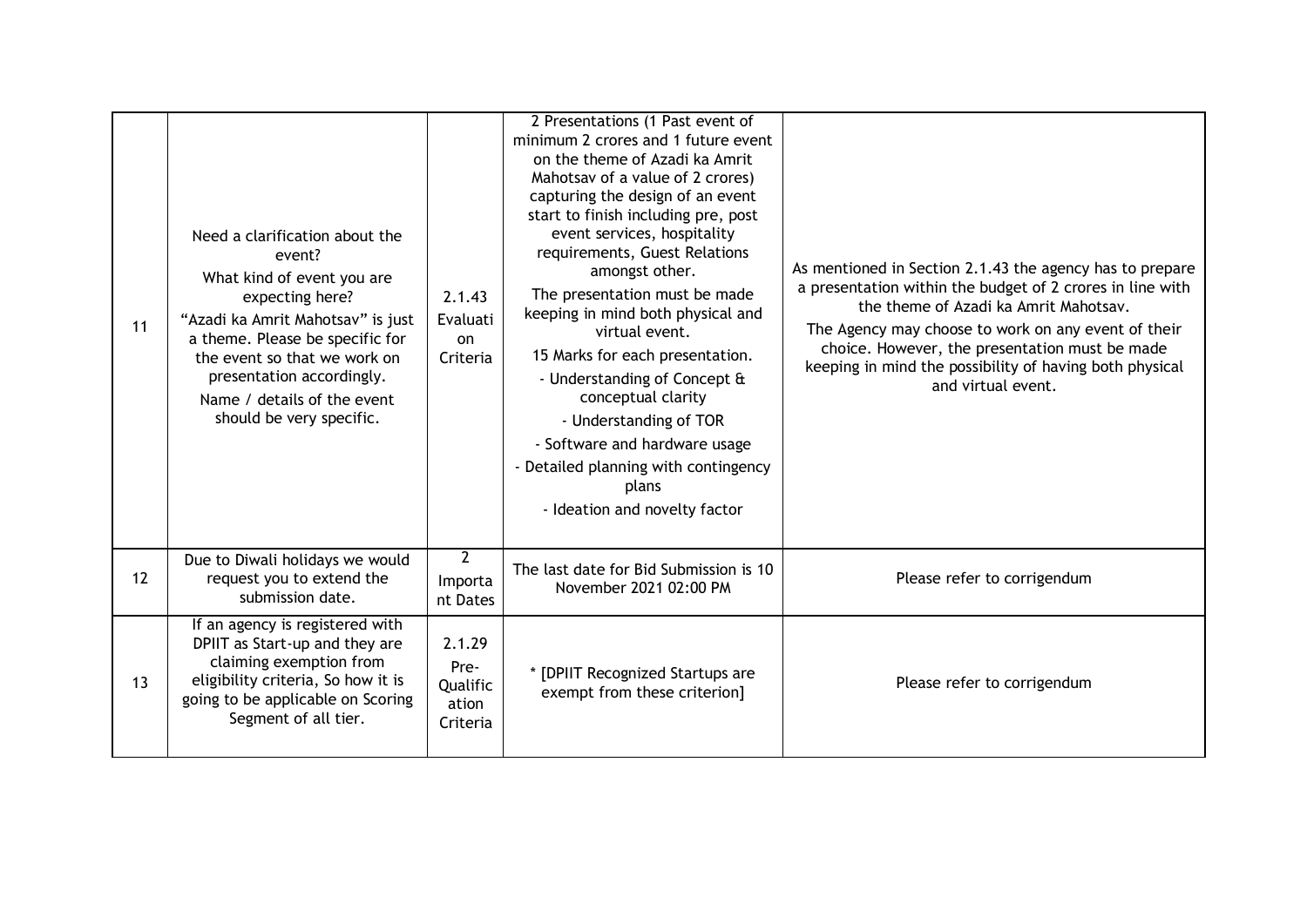|    | For Example - Company is not<br>qualifying the basic Criteria of any<br>tier that is so it is claiming<br>Exemption from basic Criteria, In<br>such case we assume that such<br>agency is exempted to fulfill the<br>Scoring segment as well for all<br>three tiers. Hence the agency can<br>participate for any of the tier<br>subjects to furnish the Start Up<br>Certificate. Please specify how it<br>is going to be considered for<br>evaluation in the scoring segment. |                                             |                                                                                                                                                                                                                                                                                                                                                                                                                                                                                                                                                                                                       |                                                                                                                                                                                                                                                                                                                                                         |
|----|-------------------------------------------------------------------------------------------------------------------------------------------------------------------------------------------------------------------------------------------------------------------------------------------------------------------------------------------------------------------------------------------------------------------------------------------------------------------------------|---------------------------------------------|-------------------------------------------------------------------------------------------------------------------------------------------------------------------------------------------------------------------------------------------------------------------------------------------------------------------------------------------------------------------------------------------------------------------------------------------------------------------------------------------------------------------------------------------------------------------------------------------------------|---------------------------------------------------------------------------------------------------------------------------------------------------------------------------------------------------------------------------------------------------------------------------------------------------------------------------------------------------------|
| 14 | Since the quantum of the Project<br>is not provided and this an<br>empanelment tender, What are<br>the aspects to be covered in the<br>presentation? Please elaborate<br>for better understanding and<br>conceptualization.                                                                                                                                                                                                                                                   | 2.1.43<br>Evaluati<br><b>on</b><br>Criteria | 2 Presentations (1 Past event of<br>minimum 1 crore and 1 future event<br>on the theme of Azadi ka Amrit<br>Mahotsav of a value of 1 crore)<br>capturing the design of an event<br>start to finish including pre, post<br>event services, hospitality<br>requirements, Guest Relations<br>amongst other.<br>The presentation must be made<br>keeping in mind both physical and<br>virtual event.<br>15 Marks for each presentation.<br>- Understanding of Concept &<br>conceptual clarity<br>- Understanding of TOR<br>- Software and hardware usage<br>- Detailed planning with contingency<br>plans | As mentioned in Section 2.1.43 the agency has to prepare<br>a presentation within the budget of 1 crore in line with<br>the theme of Azadi ka Amrit Mahotsay.<br>The Agency may choose to work on any event of their<br>choice. However, the presentation must be made<br>keeping in mind the possibility of having both physical<br>and virtual event. |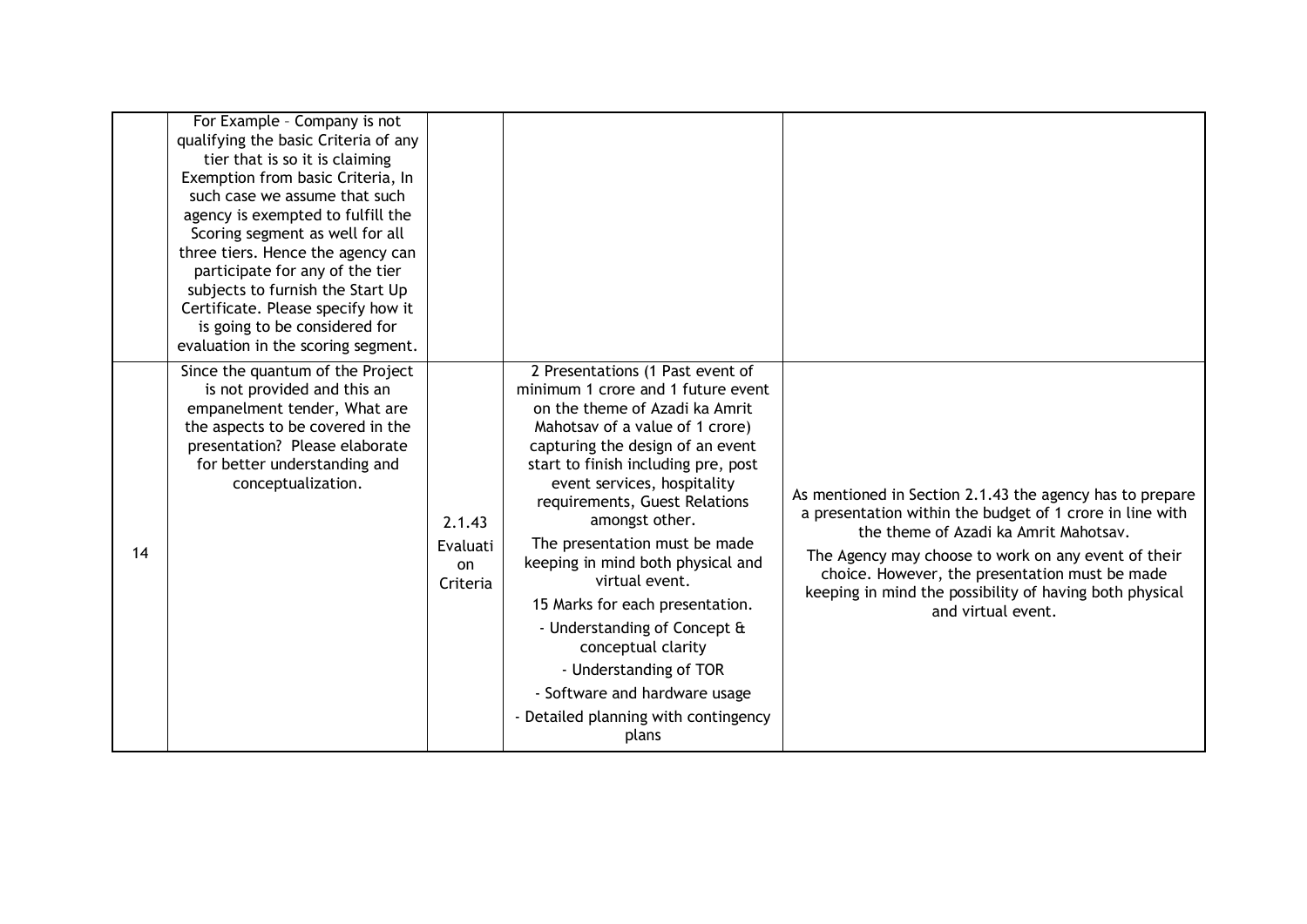|    |                                                                                                                                                                                                                                                                                                                                                                                                                                                                                 |                                                 | - Ideation and novelty factor                                                                                                                                                                                                                                                                              |                                                                                                                                                                                                                                                                                                                                                         |
|----|---------------------------------------------------------------------------------------------------------------------------------------------------------------------------------------------------------------------------------------------------------------------------------------------------------------------------------------------------------------------------------------------------------------------------------------------------------------------------------|-------------------------------------------------|------------------------------------------------------------------------------------------------------------------------------------------------------------------------------------------------------------------------------------------------------------------------------------------------------------|---------------------------------------------------------------------------------------------------------------------------------------------------------------------------------------------------------------------------------------------------------------------------------------------------------------------------------------------------------|
| 15 | As we comprehend that the scope<br>of work is quite huge and which<br>requires an extensive period for<br>ideations. Hence it is our humble<br>request to you to please extend<br>the due date of presentation.                                                                                                                                                                                                                                                                 | $\overline{2}$<br>Importa<br>nt Dates           | The last date for Bid Submission is 10<br>November 2021 02:00 PM                                                                                                                                                                                                                                           | Please refer to corrigendum                                                                                                                                                                                                                                                                                                                             |
| 16 | For Tier 1/2/3, in the Pre<br>Qualification Criteria - A<br>minimum average turnover of 50<br>crores in the past 3 financial<br>years.* and The Agency must<br>have successfully completed at<br>least 5 events in the last 3 years<br>each having a minimum value of<br>₹5 crores.* - Is this a mandatory<br>criteria? Will an agency be<br>disqualified if the turnover is less<br>or non-submission of the above?<br>Will they lose the allotted marks<br>and still qualify? | 2.1.29<br>Pre-<br>Qualific<br>ation<br>Criteria | A minimum average turnover of 50<br>crores in the past 3 financial years.*<br>The Agency must have succesfully<br>completed atleast 5 events in the<br>last 3 years each having a minimum<br>value of ₹5 crores.*                                                                                          | As mentioned in Section 2.1.29 The Agency must fulfil all<br>the pre-qualification requirements to proceed for<br>technical evaluation.<br>Further, the agency shall be evaluated on the basis of<br>criteria mentioned in 2.1.43 and in order to proceed<br>forward they must secure a minimum of 70 marks as<br>mentioned in Section 2.1.65.          |
| 17 | Kindly share the delivery details /<br>expectations of the Two<br>presentations to be<br>presented/created for the<br><b>Technical Evaluation pitch?</b>                                                                                                                                                                                                                                                                                                                        | 2.1.43<br>Evaluati<br>on<br>Criteria            | 2 Presentations (1 Past event of<br>minimum 5 crores and 1 future event<br>on the theme of Azadi ka Amrit<br>Mahotsav of a value of 5 crores)<br>capturing the design of an event<br>start to finish including pre, post<br>event services, hospitality<br>requirements, Guest Relations<br>amongst other. | As mentioned in Section 2.1.43 the agency has to prepare<br>a presentation within the budget of 5 crore in line with<br>the theme of Azadi ka Amrit Mahotsav.<br>The Agency may choose to work on any event of their<br>choice. However, the presentation must be made<br>keeping in mind the possibility of having both physical<br>and virtual event. |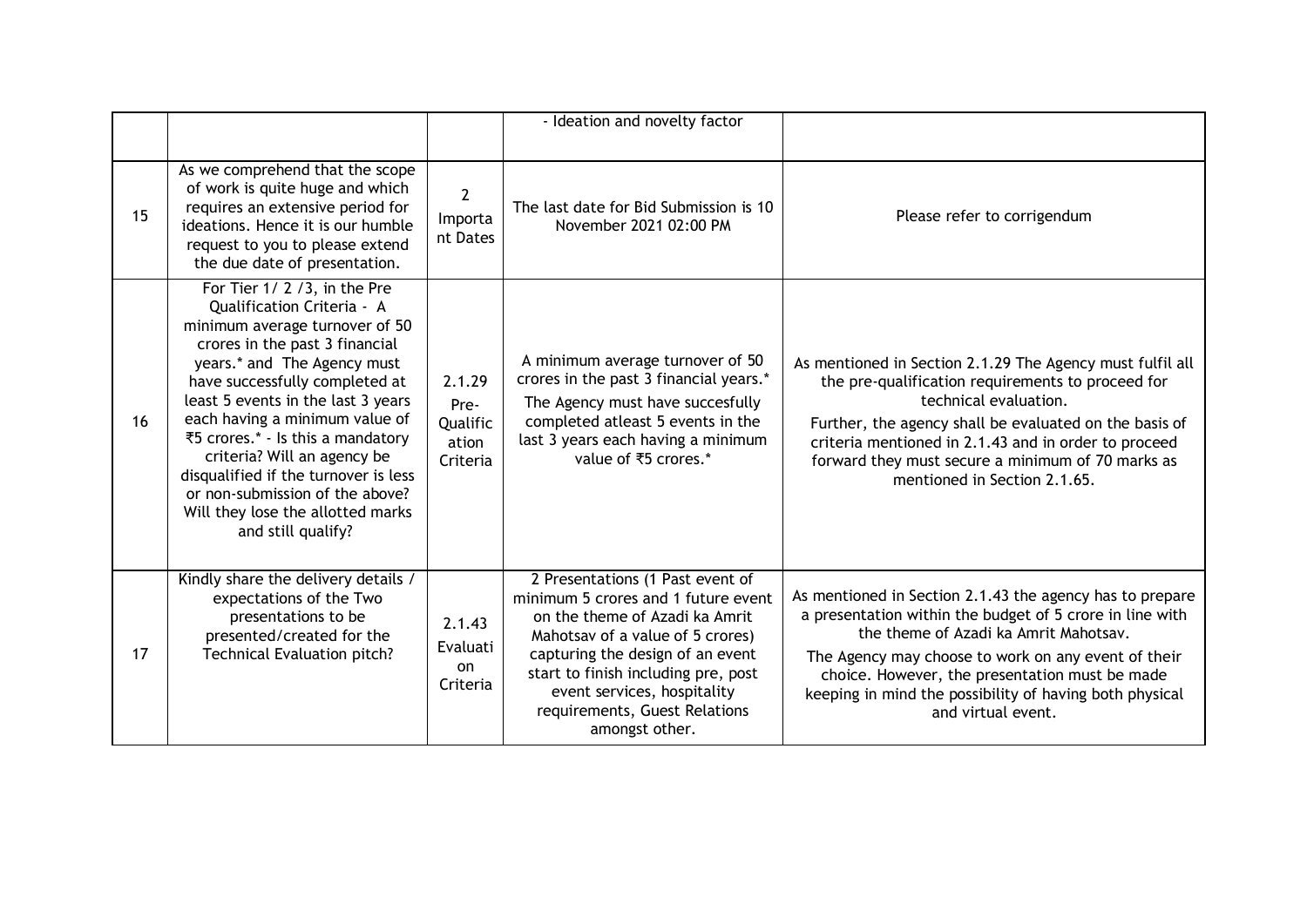|    |                                                                                                                          |                                      | The presentation must be made<br>keeping in mind both physical and<br>virtual event.<br>15 Marks for each presentation.<br>- Understanding of Concept &<br>conceptual clarity<br>- Understanding of TOR<br>- Software and hardware usage<br>- Detailed planning with contingency<br>plans                                                                                                                                                                                                                                                                                                               | The second presentation needs to be of a previous event<br>which has been successfully executed by the Agency in<br>the past within a budget of 5 crores. |
|----|--------------------------------------------------------------------------------------------------------------------------|--------------------------------------|---------------------------------------------------------------------------------------------------------------------------------------------------------------------------------------------------------------------------------------------------------------------------------------------------------------------------------------------------------------------------------------------------------------------------------------------------------------------------------------------------------------------------------------------------------------------------------------------------------|-----------------------------------------------------------------------------------------------------------------------------------------------------------|
| 18 | Will the presentations be<br>design oriented (the proposed<br>plan with elaborate designs) or<br>just concept oriented ? | 2.1.43<br>Evaluati<br>on<br>Criteria | 2 Presentations (1 Past event of<br>minimum 5 crores and 1 future event<br>on the theme of Azadi ka Amrit<br>Mahotsav of a value of 5 crores)<br>capturing the design of an event<br>start to finish including pre, post<br>event services, hospitality<br>requirements, Guest Relations<br>amongst other.<br>The presentation must be made<br>keeping in mind both physical and<br>virtual event.<br>15 Marks for each presentation.<br>- Understanding of Concept &<br>conceptual clarity<br>- Understanding of TOR<br>- Software and hardware usage<br>- Detailed planning with contingency<br>plans | As mentioned in Section 2.1.43 the agency must ensure<br>that the presentation covers all aspects including designs<br>and concepts.                      |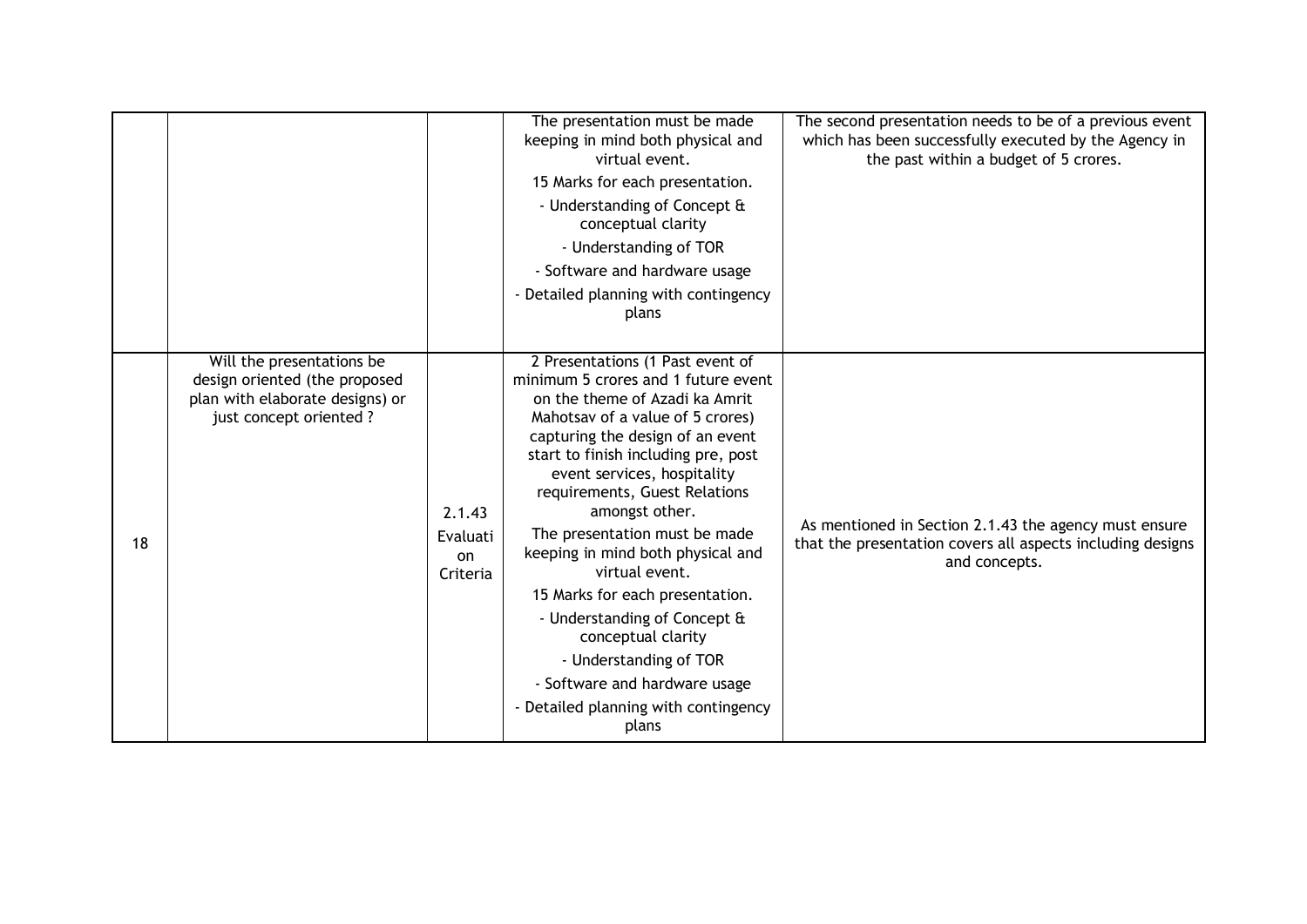| 19 | What kind of proof is required to<br>be submitted for the 5 offices in<br>India?                                                                                                                                                      | 2.1.43<br>Evaluati<br>on<br>Criteria | The Agency must have a Pan India<br>presence in atleast 5 cities.<br>05-09 cities - 5 Marks<br>10 and above cities - 10 Marks                                                                                                                                                                                                                                                                                                                                                               | The agency may submit the list of registered/branch<br>offices with agency's address on agency letterhead duly<br>signed by the authorized representative of the agency.                        |
|----|---------------------------------------------------------------------------------------------------------------------------------------------------------------------------------------------------------------------------------------|--------------------------------------|---------------------------------------------------------------------------------------------------------------------------------------------------------------------------------------------------------------------------------------------------------------------------------------------------------------------------------------------------------------------------------------------------------------------------------------------------------------------------------------------|-------------------------------------------------------------------------------------------------------------------------------------------------------------------------------------------------|
| 20 | If the particular agency is<br>registered under 'StartUp India'<br>are all the pre-evaluation criteria<br>waved off for the particular<br>agency? How is the agency<br>evaluated on technical evaluation<br>and scoring in that case? | 2.1.43<br>Evaluati<br>on<br>Criteria | * [DPIIT Recognized Startups are<br>exempt from these criterion]                                                                                                                                                                                                                                                                                                                                                                                                                            | Please refer to corrigendum                                                                                                                                                                     |
| 21 | Since it's a festival weekend,<br>request you to kindly extend the<br>date of submission to a further<br>date. Request you to kindly<br>consider.                                                                                     | $\mathbf{2}$<br>Importa<br>nt Dates  | The last date for Bid Submission is 10<br>November 2021 02:00 PM                                                                                                                                                                                                                                                                                                                                                                                                                            | Please refer to corrigendum                                                                                                                                                                     |
| 22 | Do we need to submit our<br>presentation with the technical<br>bid on 10th November'21?                                                                                                                                               | 2.1.43<br>Evaluati<br>on<br>Criteria | 2 Presentations (1 Past event of<br>minimum 5 crores and 1 future event<br>on the theme of Azadi ka Amrit<br>Mahotsav of a value of 5 crores)<br>capturing the design of an event<br>start to finish including pre, post<br>event services, hospitality<br>requirements, Guest Relations<br>amongst other.<br>The presentation must be made<br>keeping in mind both physical and<br>virtual event.<br>15 Marks for each presentation.<br>- Understanding of Concept &<br>conceptual clarity | As mentioned in Section 2.1.60 the agency must submit<br>the Technical Proposal along with Pre-Qualification<br>Proposal and documents in support thereof during the<br>time of bid submission. |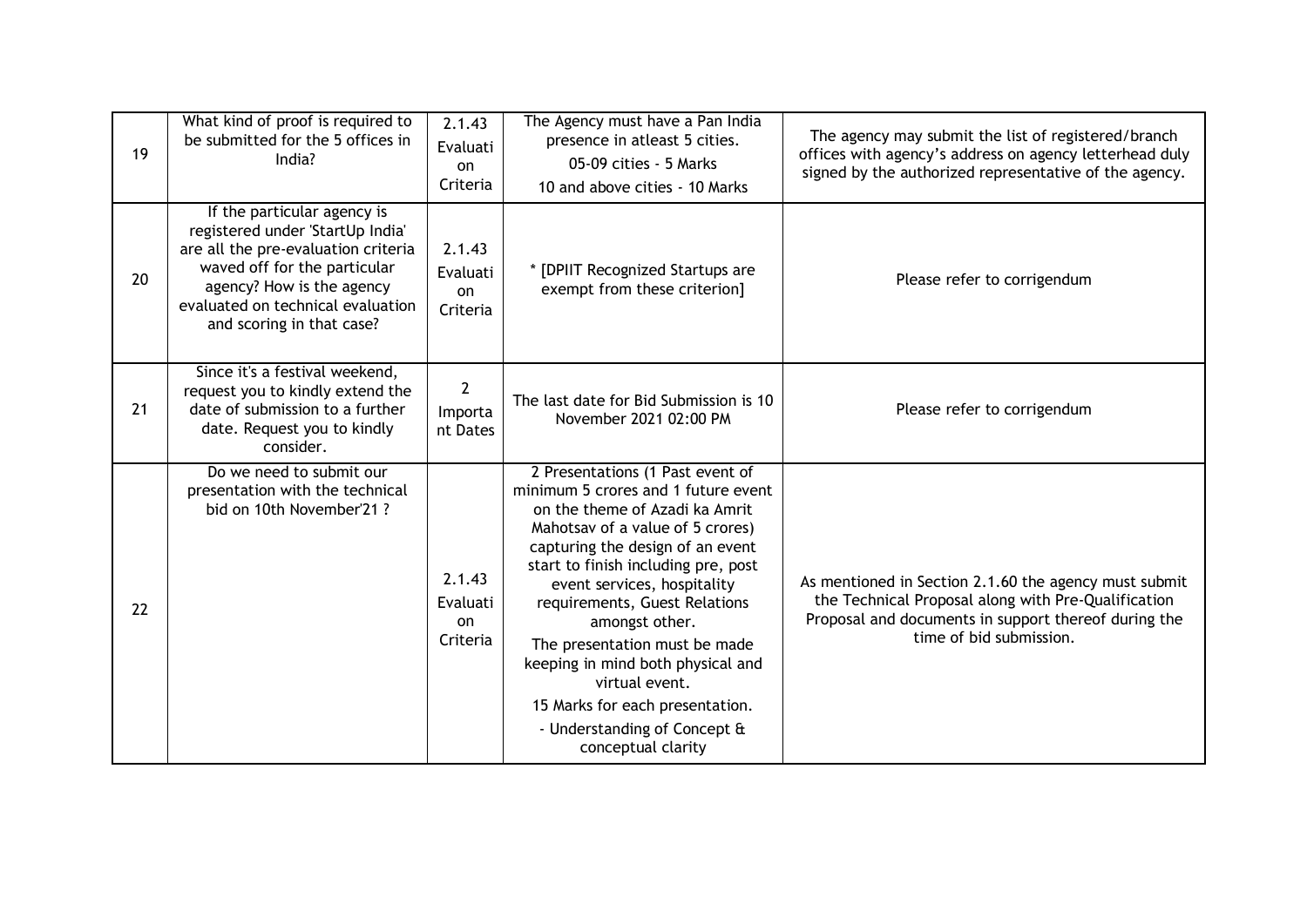|    |                                                                                                                                                                      |                                                 | - Understanding of TOR<br>- Software and hardware usage<br>- Detailed planning with contingency<br>plans                            |                                                                                                                                                                          |
|----|----------------------------------------------------------------------------------------------------------------------------------------------------------------------|-------------------------------------------------|-------------------------------------------------------------------------------------------------------------------------------------|--------------------------------------------------------------------------------------------------------------------------------------------------------------------------|
| 23 | For Pan India presence, what<br>proof do we need to submit?                                                                                                          | 2.1.43<br>Evaluati<br>on<br>Criteria            | The Agency must have a Pan India<br>presence in atleast 5 cities.<br>05-09 cities - 5 Marks<br>10 and above cities - 10 Marks       | The agency may submit the list of registered/branch<br>offices with agency's address on agency letterhead duly<br>signed by the authorized representative of the agency. |
| 24 | For Past Event experience, The<br>events which we have done with<br>similar theme or similar in nature<br>or any event will work?                                    | 2.1.29<br>Pre-<br>Qualific<br>ation<br>Criteria | The Agency must have succesfully<br>completed atleast 5 events in the<br>last 3 years each having a minimum<br>value of ₹5 crores.* | As mentioned in Section 2.1.60 the agency must have<br>experience in event management work which may be of a<br>similar nature.                                          |
| 25 | We are also requesting for<br>extension of dates because of the<br>festival season so that every<br>company who is participating can<br>prepare better for the same. | $\overline{2}$<br>Importa<br>nt Dates           | The last date for Bid Submission is 10<br>November 2021 02:00 PM                                                                    | Please refer to corrigendum                                                                                                                                              |
| 26 | It should be minimum of atleast<br>20 employees on payroll of the<br>organization.*                                                                                  | 2.1.29<br>Pre-<br>Qualific<br>ation<br>Criteria | Minimum of atleast 50 employees on<br>payroll of the organization.*                                                                 | Please refer to corrigendum                                                                                                                                              |
| 27 | The Agency have successfully<br>completed atleast 3 events in last<br>3 years each having a minimum<br>value of ₹2 crores.                                           | 2.1.29<br>Pre-<br>Qualific<br>ation<br>Criteria | The Agency must have succesfully<br>completed atleast 5 events in the<br>last 3 years each having a minimum<br>value of ₹2 crores.* | Please refer to corrigendum                                                                                                                                              |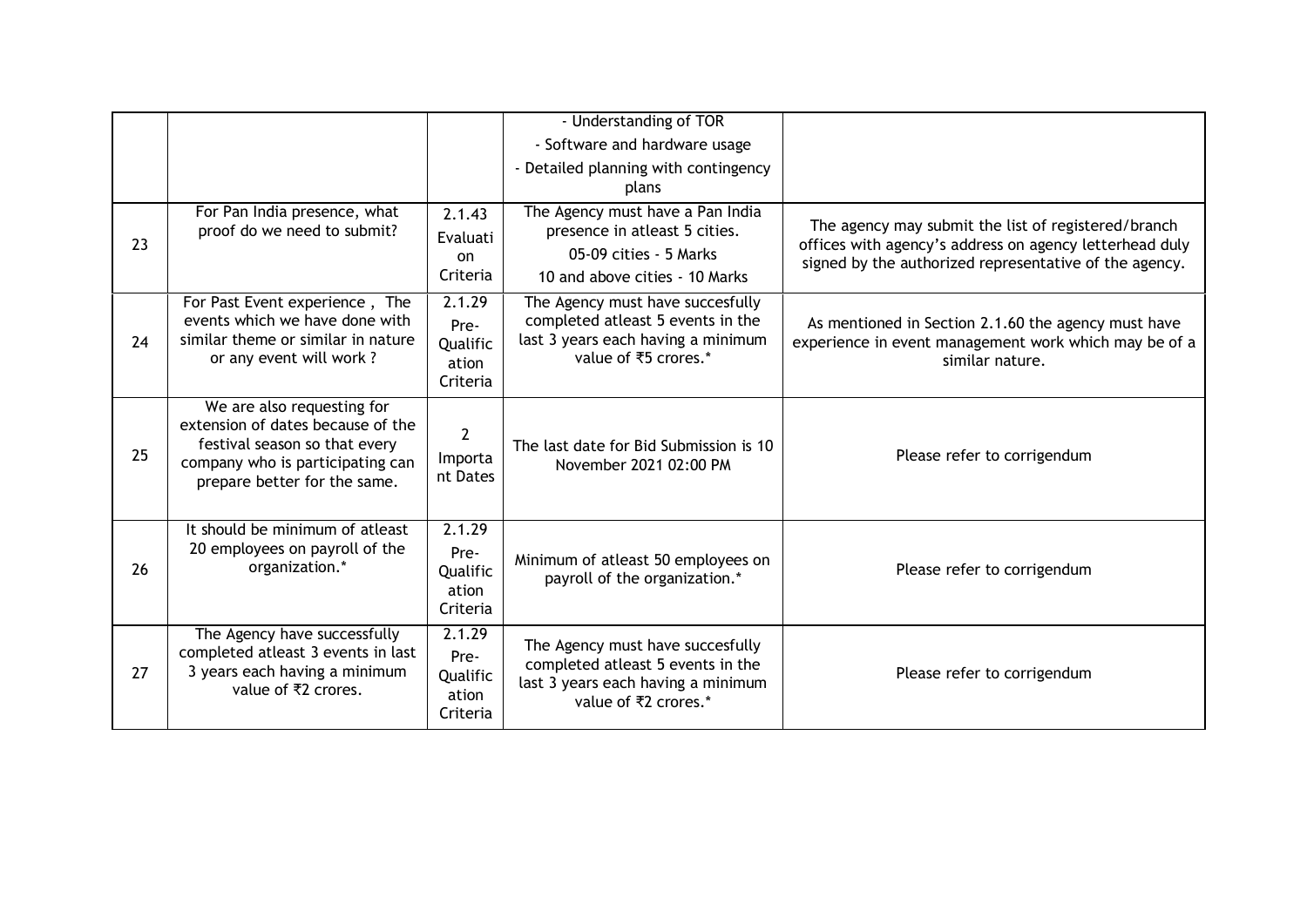| 28 | The Agency must have successfully<br>completed atleast 3 events in last<br>3 years each having a minimum<br>value of ₹2 crores.<br>02-4.9 Cr - 10 Marks<br>05-9.9 Cr- 15 Marks<br>10 and above Cr - 20 Marks                        | 2.1.43<br>Evaluati<br>on<br>Criteria | The Agency must have successfully<br>completed atleast 5 events in last 3<br>years each having a minimum value<br>of ₹2 crores.<br>02-4.9 Cr - 10 Marks<br>05-9.9 Cr- 15 Marks<br>10 and above Cr - 20 Marks  | Please refer to corrigendum |
|----|-------------------------------------------------------------------------------------------------------------------------------------------------------------------------------------------------------------------------------------|--------------------------------------|---------------------------------------------------------------------------------------------------------------------------------------------------------------------------------------------------------------|-----------------------------|
| 29 | The Agency must have successfully<br>completed atleast 3 events in last<br>3 years each having a minimum<br>value of ₹2 crores.<br>02-4.9 Cr - 10 Marks<br>05-9.9 Cr- 15 Marks<br>10 and above Cr - 20 Marks                        | 2.1.43<br>Evaluati<br>on<br>Criteria | The Agency must have successfully<br>completed atleast 5 events in last 3<br>years each having a minimum value<br>of ₹2 crores.<br>02-4.9 Cr - 10 Marks<br>05-9.9 Cr- 15 Marks<br>10 and above Cr - 20 Marks  | Please refer to corrigendum |
| 30 | The Agency must have a minimum<br>of 20 employees on its payroll as<br>on 01st October 2021.<br>20-49 employees - 10 Marks<br>50-99 employees- 15 Marks<br>100 and above - 20 Marks                                                 | 2.1.43<br>Evaluati<br>on<br>Criteria | The Agency must have a minimum of<br>50 employees on its payroll as on<br>01st October 2021.<br>50-99 employees - 10 Marks<br>100-149 employees- 15 Marks<br>150 and above - 20 Marks                         | Please refer to corrigendum |
| 31 | The Agency must have successfully<br>completed atleast 3 events in last<br>3 years each having a minimum<br>value of ₹1 crores.<br>Please clarify technical evaluation<br>Tier 1, Tier 2 and Tier 3 with<br>different Project cost. | 2.1.43<br>Evaluati<br>on<br>Criteria | The Agency must have successfully<br>completed atleast 5 events in last 3<br>years each having a minimum value<br>of ₹1 crores.<br>01-04.9 Cr- 10 Marks<br>05-09.9 Cr- 15 Marks<br>15 and above Cr - 20 Marks | Please refer to corrigendum |